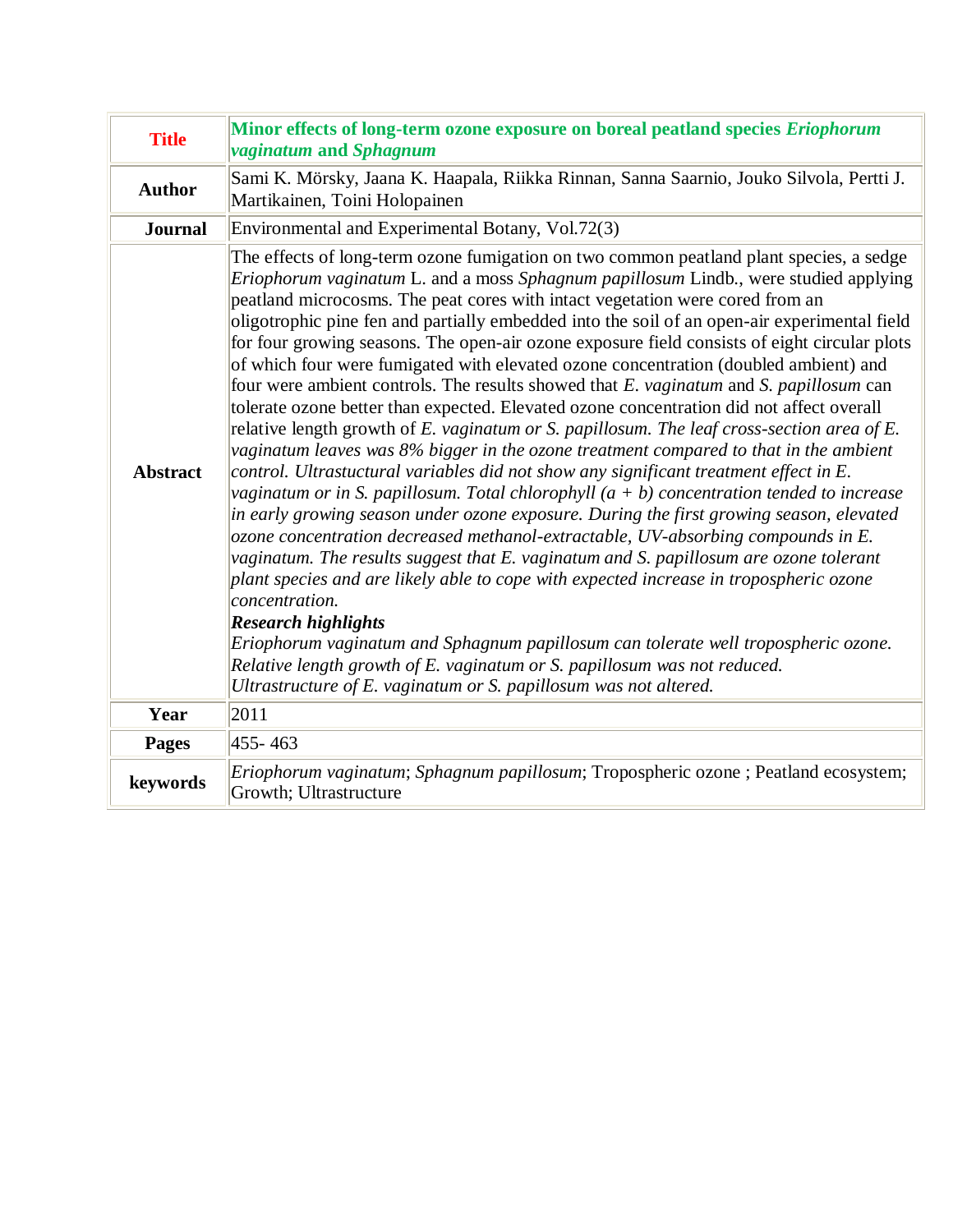| <b>Title</b>    | Tropospheric ozone effects on chemical composition and decomposition rate of<br><b>Ouercus ilex L. leaves</b>                                                                                                                                                                                                                                                                                                                                                                                                                                                                                                                                                                                                                                                                                                                                                                                                                                                                                                                                                                                                                                                                                                                                                                                                                                                                                                                                                                                                                                                                                                                                                                                                      |
|-----------------|--------------------------------------------------------------------------------------------------------------------------------------------------------------------------------------------------------------------------------------------------------------------------------------------------------------------------------------------------------------------------------------------------------------------------------------------------------------------------------------------------------------------------------------------------------------------------------------------------------------------------------------------------------------------------------------------------------------------------------------------------------------------------------------------------------------------------------------------------------------------------------------------------------------------------------------------------------------------------------------------------------------------------------------------------------------------------------------------------------------------------------------------------------------------------------------------------------------------------------------------------------------------------------------------------------------------------------------------------------------------------------------------------------------------------------------------------------------------------------------------------------------------------------------------------------------------------------------------------------------------------------------------------------------------------------------------------------------------|
| <b>Author</b>   | Daniela Baldantoni, Massimo Fagnano, Anna Alfani                                                                                                                                                                                                                                                                                                                                                                                                                                                                                                                                                                                                                                                                                                                                                                                                                                                                                                                                                                                                                                                                                                                                                                                                                                                                                                                                                                                                                                                                                                                                                                                                                                                                   |
| <b>Journal</b>  | Science of The Total Environment, Vol. 409(5)                                                                                                                                                                                                                                                                                                                                                                                                                                                                                                                                                                                                                                                                                                                                                                                                                                                                                                                                                                                                                                                                                                                                                                                                                                                                                                                                                                                                                                                                                                                                                                                                                                                                      |
| <b>Abstract</b> | We determined the effects of tropospheric ozone on the chemical composition of Quercus<br>ilex L. leaves and their decomposition, with a view to assessing the influence of ozone on<br>nutrient cycling and the sustainability of Mediterranean holm oak forests. Forming one of<br>the most widespread thermophilous vegetation communities in the area, Q. ilex is a<br>dominant and widespread evergreen oak in the Mediterranean, where concentrations of<br>tropospheric ozone are particularly high. The dynamics of carbon, nitrogen, lignin and<br>cellulose concentrations were monitored for six months during the decomposition of leaves<br>from plants subjected to controlled ozone exposure in open-top chambers. Ozone -exposed<br>leaves, compared to unexposed leaves, showed no significant differences in C, N, lignin<br>and cellulose concentrations prior to the incubation in mesocosms. However, during<br>decomposition, leaves from plants exposed to ozone lost C significantly more slowly and<br>showed a higher C/N ratio than unexposed leaves. Ozone exposure significantly slowed<br>down the decomposition rate, indicating a negative effect of tropospheric ozone on nutrient<br>cycling, which may reduce long-term sustainability of the holm oak forest.<br><b>Research Highlights</b><br>Ozone exposure slows down the decomposition rate of holm oak leaves.<br>Ozone exposure does not determine morphological alterations or changes in the<br>carbon, nitrogen, lignin and cellulose concentrations of holm oak leaves.<br>Ozone exposure has negative effects on litter nutrient cycling and may reduce long-<br>term sustainability of holm oak forest ecosystems. |
| Year            | 2011                                                                                                                                                                                                                                                                                                                                                                                                                                                                                                                                                                                                                                                                                                                                                                                                                                                                                                                                                                                                                                                                                                                                                                                                                                                                                                                                                                                                                                                                                                                                                                                                                                                                                                               |
| <b>Pages</b>    | 979-984                                                                                                                                                                                                                                                                                                                                                                                                                                                                                                                                                                                                                                                                                                                                                                                                                                                                                                                                                                                                                                                                                                                                                                                                                                                                                                                                                                                                                                                                                                                                                                                                                                                                                                            |
| keywords        | Ozone exposure; Mediterranean area; Holm oak leaves; Decaying leaf composition                                                                                                                                                                                                                                                                                                                                                                                                                                                                                                                                                                                                                                                                                                                                                                                                                                                                                                                                                                                                                                                                                                                                                                                                                                                                                                                                                                                                                                                                                                                                                                                                                                     |

| <b>Title</b>    | Moss (Bryum radiculosum) as a bioindicator of trace metal deposition around an<br>industrialised area in Sardinia (Italy)                                                                                                                                                                                                                                                                                                                                                                                                                                                                                                                                                                                                                                                                                                                                                                                                                                            |
|-----------------|----------------------------------------------------------------------------------------------------------------------------------------------------------------------------------------------------------------------------------------------------------------------------------------------------------------------------------------------------------------------------------------------------------------------------------------------------------------------------------------------------------------------------------------------------------------------------------------------------------------------------------------------------------------------------------------------------------------------------------------------------------------------------------------------------------------------------------------------------------------------------------------------------------------------------------------------------------------------|
| <b>Author</b>   | M. Schintu, A. Cogoni, L. Duranteand A. Contu                                                                                                                                                                                                                                                                                                                                                                                                                                                                                                                                                                                                                                                                                                                                                                                                                                                                                                                        |
| <b>Journal</b>  | Chemosphere                                                                                                                                                                                                                                                                                                                                                                                                                                                                                                                                                                                                                                                                                                                                                                                                                                                                                                                                                          |
| <b>Abstract</b> | The moss Bryum radiculosum (Brid.), a species typical of dry and coastal environments,<br>was used as a bioindicator for the estimation of atmospheric trace metal deposition around<br>the industrial site of Portoscuso (Sardinia, Italy), which includes a lead–zinc smelter, two<br>power plants, and aluminium production factories. For Cd, Pb, Zn, and V the results<br>showed very similar patterns with extremely high values in the immediate surroundings of<br>the industrial area. Copper and Cr showed somewhat different patterns, but still pointing to<br>local pollution sources. The levels of metals at distance of about 13 km from the industrial<br>site were still higher than in background samples. In order to evaluate the suitability of B.<br>radiculosum for monitoring studies, trace metal concentrations in moss were compared with<br>bulk deposition measurements in the same area. Correlation was significant only for Pb, Cd, |